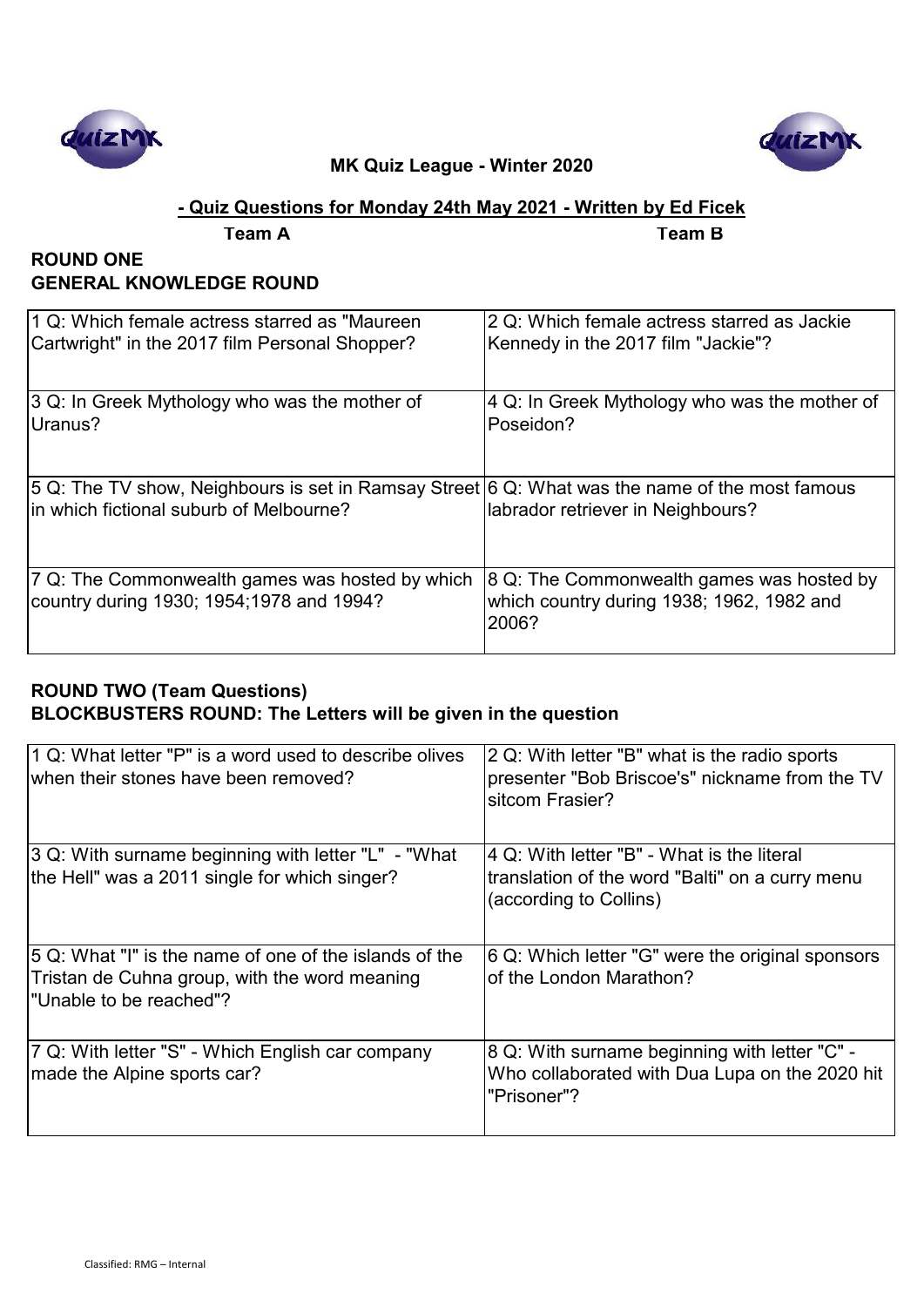



## **- Quiz Questions for Monday 24th May 2021 - Written by Ed Ficek**

**Team A Team B**

**INDIVIDUALS CHOICE ROUND - QM - READ CATEGORIES OUT TO PLAYERS TO BE CHOSEN**

 **The Categories are:-**

**ROUND THREE** 

| 1 & 2 Italian football                                                                                                                  | <b>3 &amp; 4 Nuts</b>                                                                                                                                                                 |
|-----------------------------------------------------------------------------------------------------------------------------------------|---------------------------------------------------------------------------------------------------------------------------------------------------------------------------------------|
| 5 & 6 Animated films                                                                                                                    | 7 & 8 Architecture                                                                                                                                                                    |
| 1 Q: Which current Seria A Italian football team have the<br>nickname - "Il Biscione" which means "The Big Grass<br>Snake"?             | 2 Q: Which current Seria A Italian football team<br>have the nickname "I Ciucciarelli" which means "the<br>little donkeys"                                                            |
| 3 Q: From which nut is an alcoholic spirit "Feni " made -<br>sometimes spelled fenno or fenim or fenny?                                 | 4 Q: Frangelico is an Italian liqueur distilled from<br>which nuts that are then blended with Coffee, cocoa<br>and vanilla?                                                           |
| 5 Q: Which animated film released in 2011 is about a blue 6 Q: Which animated film released in 2011 is about<br>macaw looking for love? | a pet chameleon stranded in the Mojave desert?                                                                                                                                        |
| 7 Q: Of which architectural feature are Mansard,<br>Saddleback and Dutch Gable examples?                                                | 8 Q: Of which feature in a building are Straight,<br>Spiral and Alternating Tread types?                                                                                              |
| <b>ROUND FOUR</b><br><b>THEME ROUND. This weeks theme is</b>                                                                            | <b>GO WEST - Questions or Answers will have</b><br>some reference to "West"                                                                                                           |
| 1 Q: Which actor starred as the US president in the TV<br>"The West Wing"?                                                              | 2 Q: NFL Hall of fame quarterbacks Joe Montana<br>and Steve Young won a combined 5 Superbowls<br>between 1981 and 1994 for which west coast NFL<br>franchise?                         |
| 3 Q: Starring Will Smith and Kevin Kline as two U.S<br>secret agents who work together to protect Ulysses                               | 4 Q: Paul Baumer is shot and killed by an enemy                                                                                                                                       |
| S. Grant, which 1999 film was at the time of its release the<br>most expensive film ever made adjusting for inflation?                  | sniper when he sees a butterfly just beyond his<br>trench and reaches out to grab it in the final scene<br>of which classic film that is based on a novel by<br>Erich Maria Remarque? |
| 5 Q: The Rabindra Puraskar is the most prestigious<br>literary honour handed out in which state of India?                               | 6 Q: Which track in West Kingsdown, Kent hosted<br>the British Formula One Grand Prix, fourteen times<br>between 1964 and 1986?                                                       |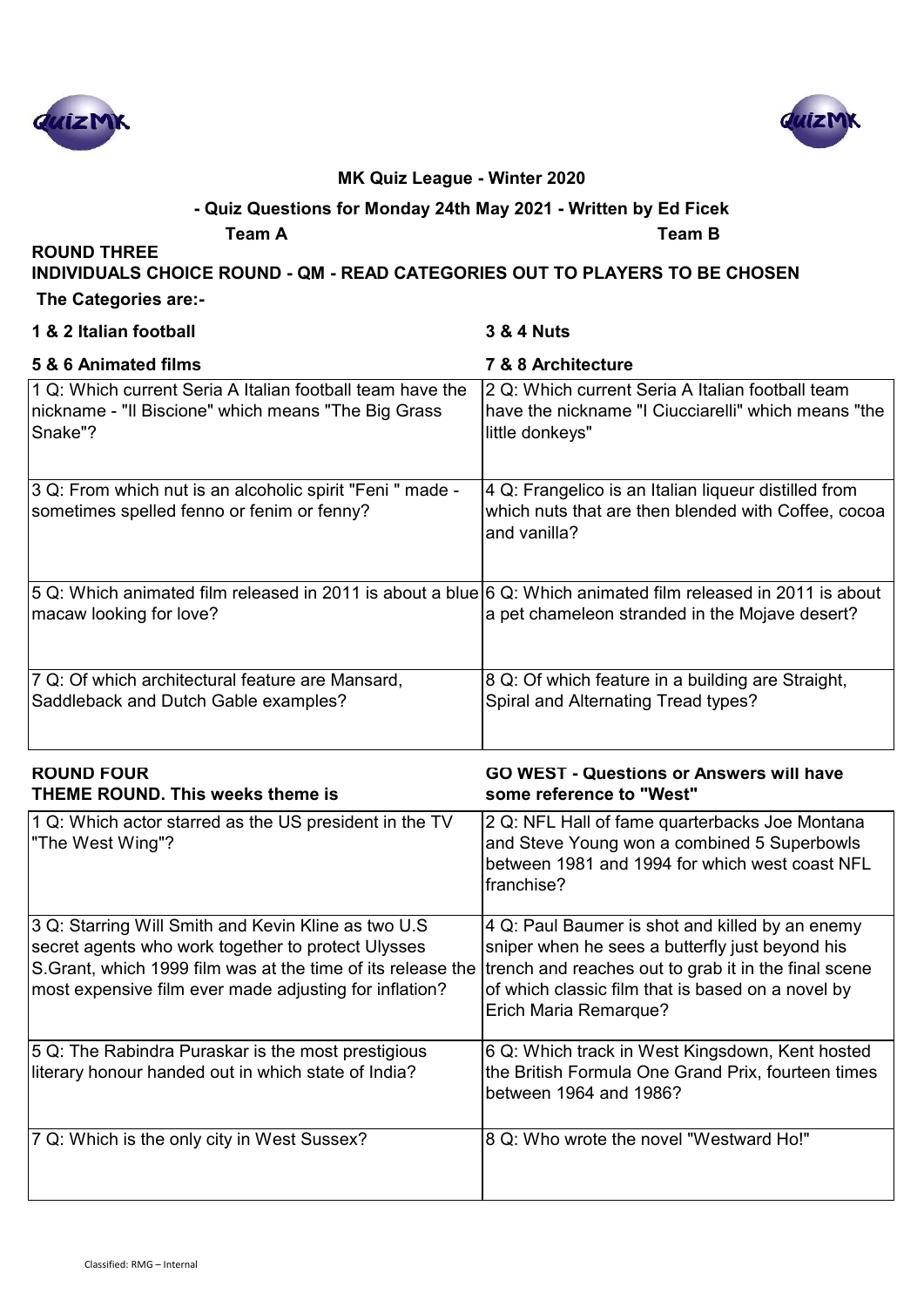

#### **- Quiz Questions for Monday 24th May 2021 - Written by Ed Ficek**

#### **Team A Team B**

## **ROUND FIVE (Team Questions) GENERAL KNOWLEDGE ROUND**

| 1 Q: In the Mr Men books, what colour is the         | 2 Q: In the Mr Men books, what colour is the    |
|------------------------------------------------------|-------------------------------------------------|
| character Mr Wrong?                                  | character Mr Nosey?                             |
| 3 Q: What does the abbreviation "rep" stand for in a | 4 Q: What does the abbreviation "tog" stand for |
| knitting context - it is only one word?              | in a knitting context - it is only one word?    |
| 5 Q: With which song did Elton John and RuPaul       | 6 Q: With which song did Elton John and Kiki    |
| enter the Top Ten in 1994?                           | Dee enter the Top Ten in 1993?                  |
| 7 Q: Maria Fitzherbert was mistress to which British | 8 Q: Of which British monarch was Alice Keppel  |
| monarch?                                             | the mistress?                                   |

#### **HALF TIME!**

#### **ROUND SIX ( TEAM QUESTIONS ) GENERAL KNOWLEDGE ROUND**

| 1 Q: Which 2013 horror film has spawned four                                                                                                                          | 2 Q: Which 2008 monster film spawned two                               |
|-----------------------------------------------------------------------------------------------------------------------------------------------------------------------|------------------------------------------------------------------------|
| sequels between 2014 and 2018, with a fifth expected                                                                                                                  | sequels in 2016 and 2018? The initial film sees                        |
| in 2021? The premise of all the stories is that one                                                                                                                   | an enormous creature attacking midtown                                 |
| night each year, all crime, including murder, is legal.                                                                                                               | Manhattan.                                                             |
| 3 Q: What David Attenborough series first aired in                                                                                                                    | 4 Q: What David Attenborough series first aired                        |
| 2001 on the BBC focused on life in the World's                                                                                                                        | in 2006 on the BBC was the biggest nature                              |
| Oceans?                                                                                                                                                               | documentary ever made for television?                                  |
| 5 Q: The native name "Hiwanarau" or "Hewanorra"<br>meaning "Land of the Iguana" was the name of which meaning "Land of Fish Oil" was the name of<br>Caribbean island? | 6 Q: The native name "Waladli" or "Wadadli"<br>which Caribbean island? |
| 7 Q: What dotted colour squash ball is used for the                                                                                                                   | 8 Q: What dotted colour squash ball is used for                        |
| fastest speed of play?                                                                                                                                                | the slowest speed of play?                                             |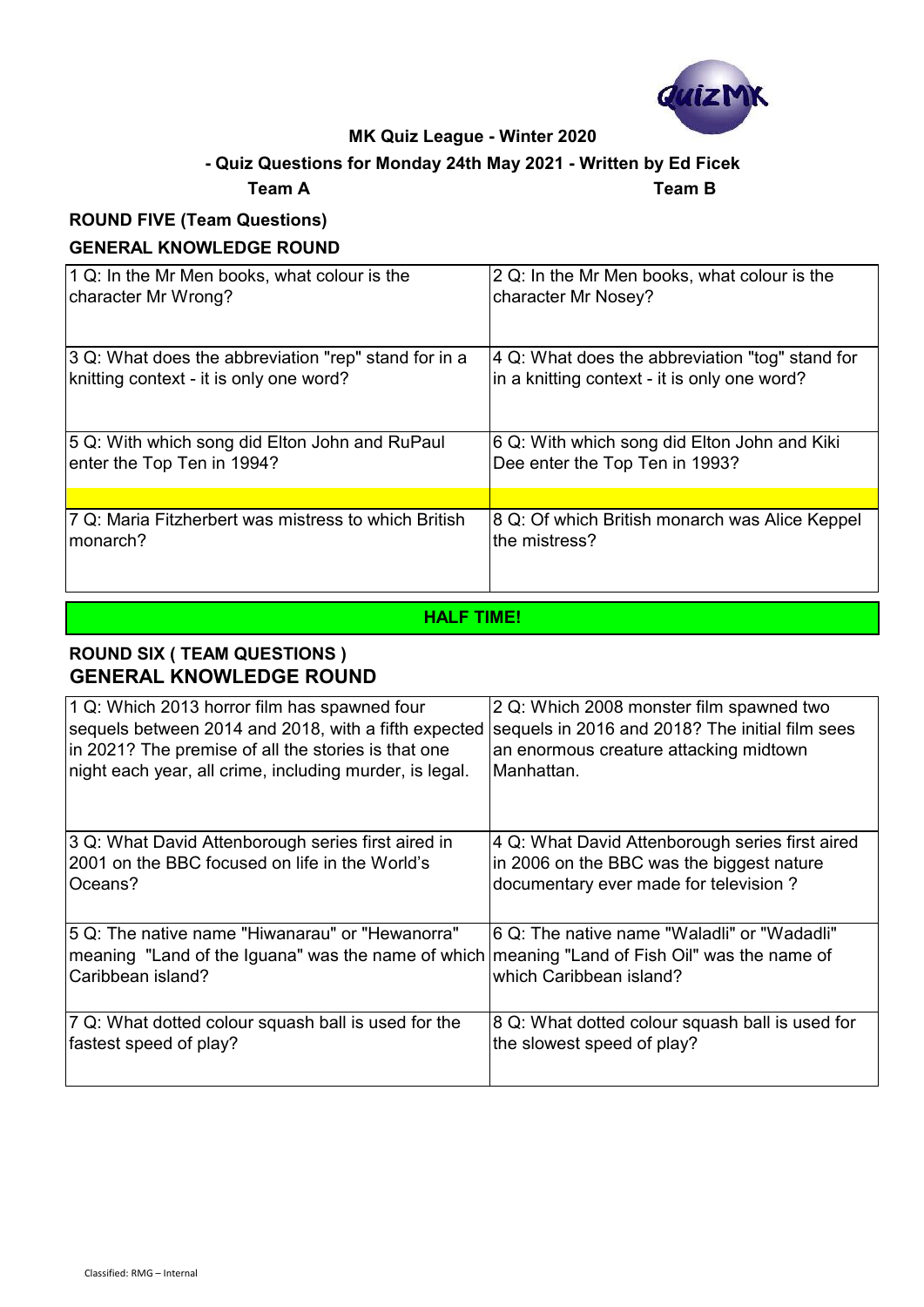



#### **- Quiz Questions for Monday 24th May 2021 - Written by Ed Ficek**

#### **Team A Team B**

| <b>ROUND SEVEN</b>                                                                                                                                                                                 | GO WEST part 2 - Questions or Answers will have                                                         |
|----------------------------------------------------------------------------------------------------------------------------------------------------------------------------------------------------|---------------------------------------------------------------------------------------------------------|
| THEME ROUND. This weeks theme is                                                                                                                                                                   | some reference to "West"                                                                                |
| 1 Q: Which American TV drama centres around the staff of                                                                                                                                           | 2 Q: Who is the only West Indian bowler to take over                                                    |
| Seattle Grace Mercy West Hospital?                                                                                                                                                                 | 500 wickets in Test cricket?                                                                            |
| 3 Q: Which variety of apple has been designated the official                                                                                                                                       | 4 Q: In the UK what 'A' number is given to the Great                                                    |
| state fruit of West Virginia?                                                                                                                                                                      | West Road?                                                                                              |
| 5 Q: What long distance footpath runs from Milngavie, near                                                                                                                                         | 6 Q: Which classic western from 1962 starred John                                                       |
| Glasgow to Fort William?                                                                                                                                                                           | Wayne, James Stewart and Lee Marvin?                                                                    |
| 7 Q: Which golfer has won tournaments on five continents,<br>Europe, North America, Asia, Africa and Oceania but has<br>finished runner up in three major championships and is yet to<br>lwin one? | 8 Q: Which model of Ford car made between 1950 &<br>1972 is named after the Greek God of the west wind? |

#### **ROUND EIGHT**

#### **INDIVIDUALS CHOICE ROUND - QM - READ CATEGORIES OUT TO PLAYERS TO BE CHOSEN The Categories are:-**

## **1 & 2 Shakespeare 3 & 4 Theme Parks**

| 5 & 6 Computing                                                                                                                  | <b>7 &amp; 8 Tools</b>                                                                                                                       |
|----------------------------------------------------------------------------------------------------------------------------------|----------------------------------------------------------------------------------------------------------------------------------------------|
| 1 Q: The Duke of Orsino speaks the well-known opening line "If<br>music be the food of love, play on" in which Shakespeare play? | 2 Q: From which Shakespeare play is the well-known<br>opening line "'When shall we three meet again / In<br>thunder, lightning, or in rain?' |
| 3 Q: At which British theme park might you find Oblivion and<br>Wicker Man?                                                      | 4 Q: At which British theme park might you find<br>Stealth & The Swarm?                                                                      |
| 5 Q: In the operating system Windows NT, what does "NT"<br>stand for?                                                            | 6 Q: In the operating system Windows XP, what does<br>"XP" stand for?                                                                        |
| 7 Q: Ball-peen, claw and lump are types of which tool?                                                                           | 8 Q: Box, crowsfoot, socket and ring are types of<br>which tool?                                                                             |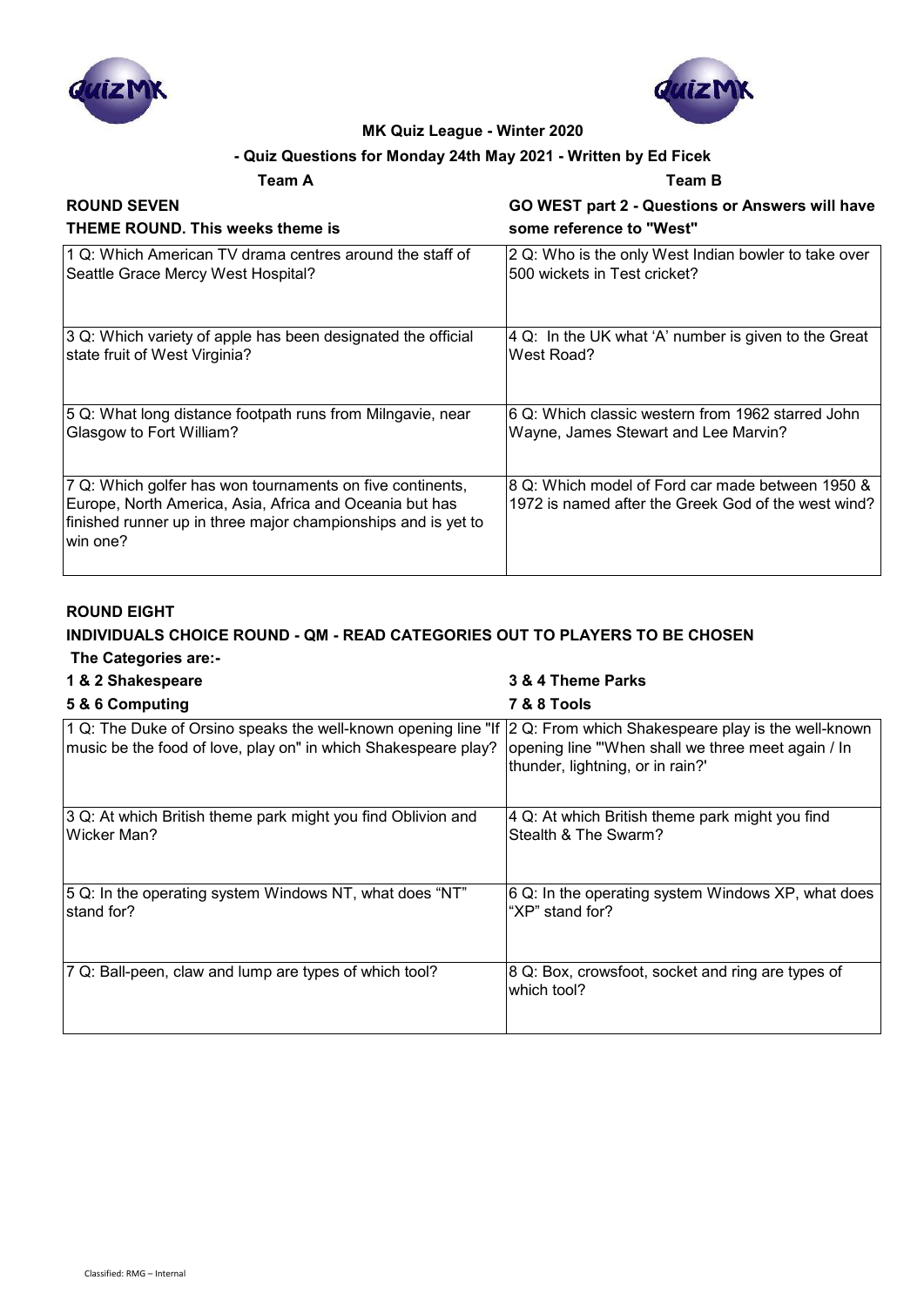



**Team A Team B - Quiz Questions for Monday 24th May 2021 - Written by Ed Ficek**

**ROUND NINE**

**PICK A LETTER. Surnames only for individuals : The letter will be given in the question**

| 1 Q: With letters "QOTSA" - Josh Homme is the<br>frontman for which rock group?                    | 2 Q: With letters "GBS" Which author wrote in a<br>revolving hut in the garden of his home in<br>Hertfordshire?                                   |
|----------------------------------------------------------------------------------------------------|---------------------------------------------------------------------------------------------------------------------------------------------------|
| 3 Q: With letters "PL" - Which 1960 Paul Anka hit was<br>a hit for Donny Osmond 12 years later?    | 4 Q: With letters "CCF" - Which 1932 novel by<br>Stella Gibbons features 'something nasty in the<br>woodshed'?                                    |
| 5 Q: With letters "LON" According to the bible, To<br>where was Cain exiled after he killed Abel?  | 6 Q: With letters "HRHR" - What was the name of<br>the hit single recorded by the Woolpackers which<br>reached number 5 in the UK charts in 1996? |
| 7 Q: With letters "KMS" - By what name was the<br>German city of Chemnitz known from 1953 to 1990? | 8 Q: With letters "CMOH" - What is the highest<br>military honour that can be awarded in the USA?                                                 |

#### **ROUND TEN GENERAL KNOWLEDGE ROUND**

| 1 Q: In which sport is the Bowring Bowl an annual<br>competition?                                                                                                                                                                                  | 2 Q: In which sport is the "Elfstedentocht" or<br>Eleven cities Race a famous Dutch competition<br>last held in 1997? |
|----------------------------------------------------------------------------------------------------------------------------------------------------------------------------------------------------------------------------------------------------|-----------------------------------------------------------------------------------------------------------------------|
| 3 Q: Which group had a number two UK hit with the<br>single "Rasputin" in 1978?                                                                                                                                                                    | 4 Q: In 1972, which English group got to no.2 in<br>the charts with 'Children of the Revolution'?                     |
| 15 Q: What does the French Verb "Aller" mean?                                                                                                                                                                                                      | I6 Q: What does the French Verb "Voir" mean?                                                                          |
| 7 Q: On British motorways, the cat's eyes which mark $ 8$ Q: On British motorways, the cat's eyes which<br>the boundary between the hard shoulder and the main mark junctions where slip roads join or leave, or<br>carriageway, are which colour? | the entrances and exits of lay-bys, are which<br>colour?                                                              |